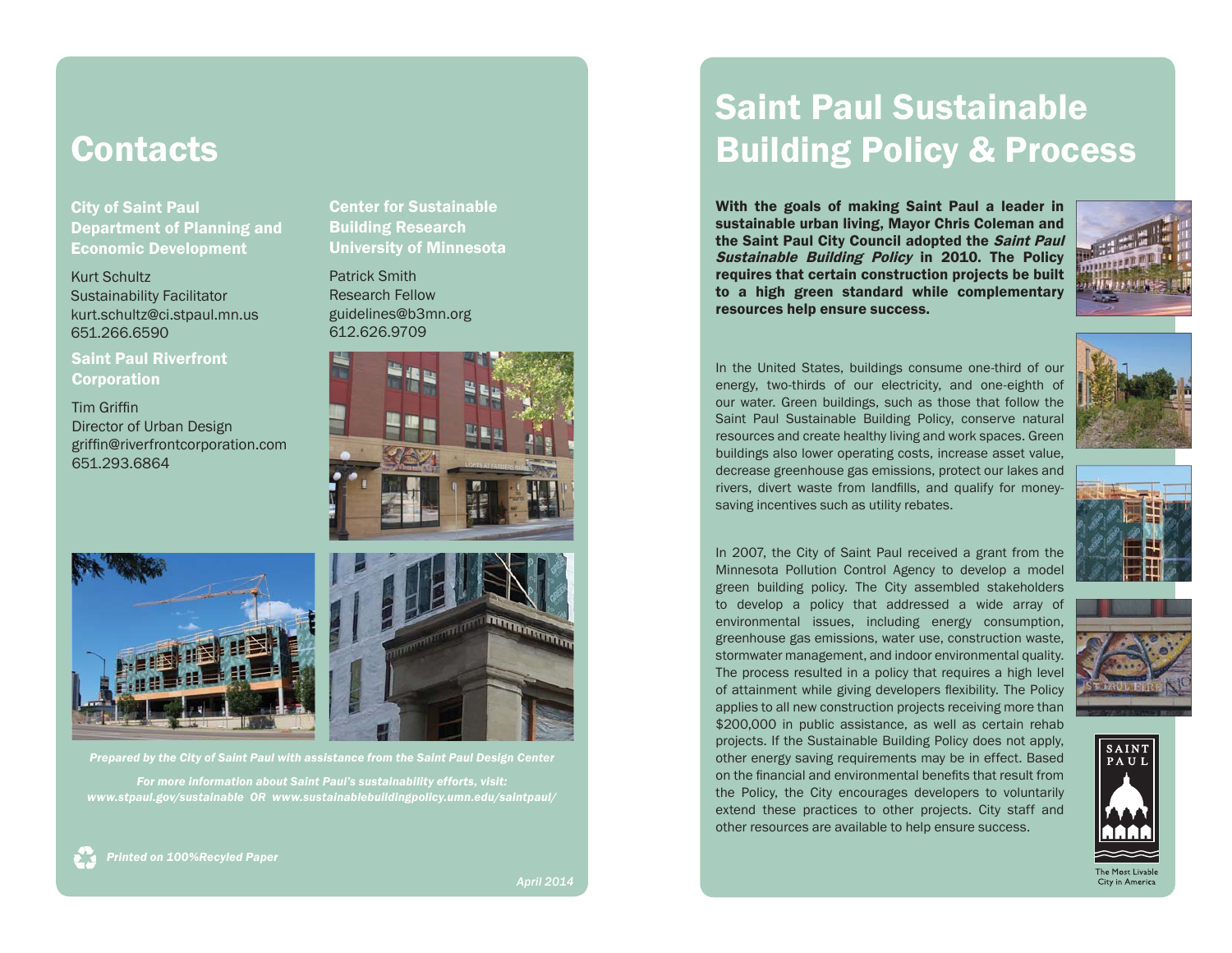### **Participation**

The Saint Paul Sustainable Building Policy applies to each new construction project that either:

- receives more than \$200,000 in City/Housing and Redevelopment Authority (HRA)/public funding; or
- is owned by the City or HRA; or
- is built with the intent of having the City or HRA become the sole tenant.

If one of the above criteria is met, the Policy also applies to:

- parking lots and structures; and
- additions to existing buildings that include a new Heating, Ventilation and Air Conditioning (HVAC) system.

Noncompliance may result in remedial action, limited to the amount of funds granted to the developer. Voluntary adoption of the Sustainable Building Policy is also encouraged. Adhering to the Policy may result in lower operating costs, increased rental rates, higher productivity, higher tenant satisfaction, increased property values, and enhanced marketability.



The Lofts at Farmers Market in Saint Paul's Lowertown neighborhood is an example of a new construction project that has complied with the Sustainable Building Policy.

### **Requirements**

The Saint Paul Sustainable Building Policy requires compliance with:

- 1. an approved sustainable building rating system; and
- 2. the Saint Paul Overlay.

#### Approved Sustainable Building Rating Systems

The Saint Paul Sustainable Building Policy allows developers to choose from one of several approved rating systems, including Leadership in Energy and Environmental Design (LEED), Minnesota B3, Green Globes, Minnesota GreenStar, and Green Communities. The Policy requires that a certain minimum threshold be met within the selected standard. For example, if the developer chooses LEED, the building must receive Silver Certification.

#### Saint Paul Overlay

The Saint Paul Overlay sets uniform minimum thresholds for several areas of attainment, including energy use, water consumption, diversion of construction waste, indoor environmental quality, stormwater management, greenhouse gas emissions, and annual collection of energy data. Together, these minimum thresholds are called the Saint Paul Overlay and are complementary to the sustainable building rating systems named above.

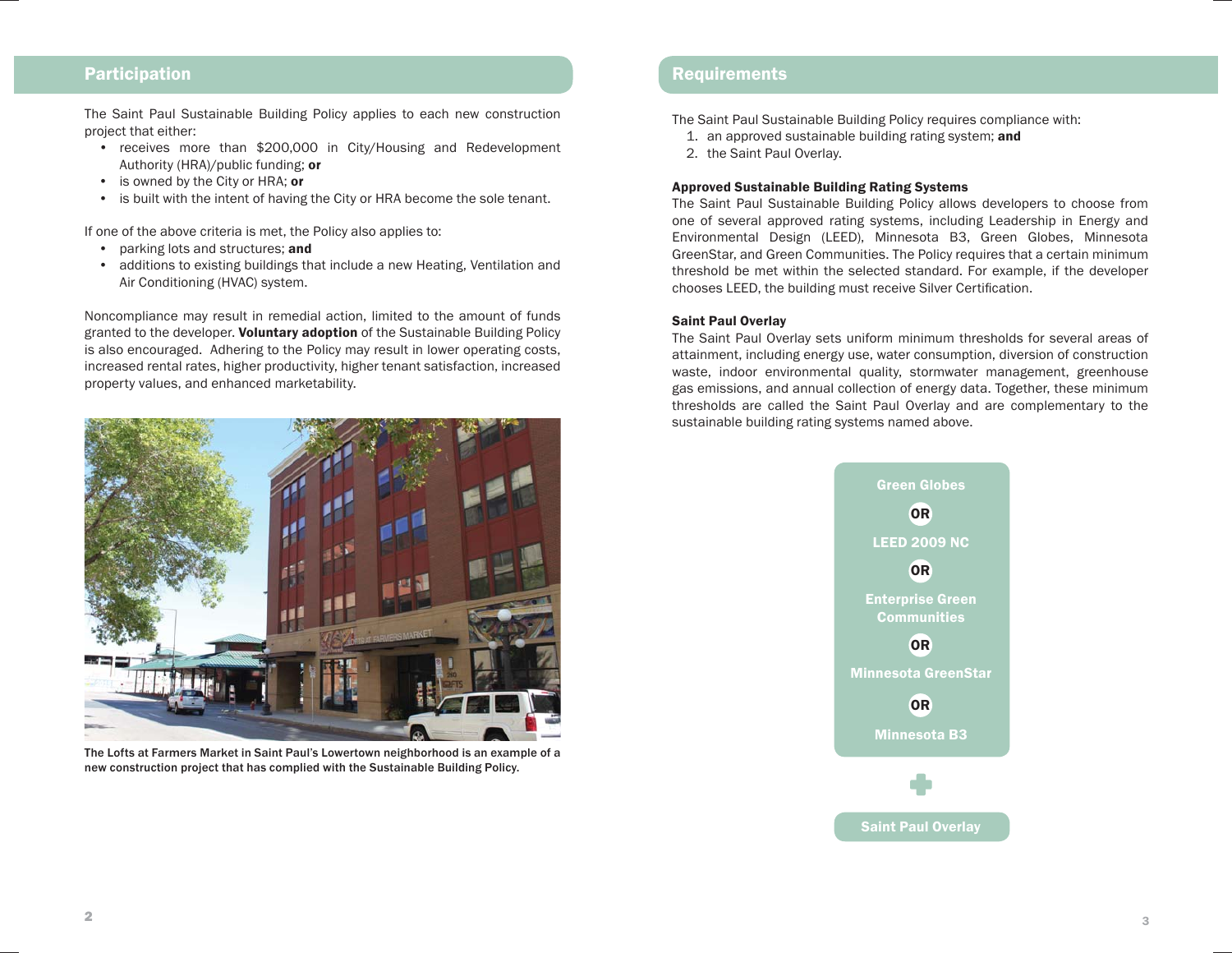## Steps to Success - A Guide for Developers

- **1.** Determine Applicability  $-$  As soon as you contact the City of Saint Paul for financial assistance, talk with the Sustainability Facilitator to discuss the applicability of the Policy. The Sustainability Facilitator will consider factors including the type of construction and projected level of public investment. If the Sustainable Building Policy does not apply, it is likely that other energy-saving requirements, such as the Saint Paul PED/HRA Sustainability Initiative, will be required.
- 2. Review Policy Once it is determined that the Sustainable Building Policy applies to a project, the development team meets with the Sustainability Facilitator to learn about the Policy and how to successfully apply it to their project. The Facilitator will explain the Policy in detail and describe each step that must be taken to comply with it.
- 3. Select Rating System Developers are required to select one of the approved sustainable building rating systems: LEED, Green Globes, Minnesota GreenStar, Green Communities, or Minnesota B3. The rating systems allowed by the Policy are similar in that they address a wide spectrum of environmental concerns including energy use, water consumption, waste reduction, etc. The rating systems also have significant differences. It is important for developers to understand the benefits and disadvantages of each system before selecting one. Developers are responsible for fully complying with the selected rating system and having the project certified/verified as required by the system. At the developer's request, the Sustainability Facilitator can help identify sustainable design experts to assist with this process and the rest of the project.
- 4. Register Project with CSBR Developers need to register their project with the Center for Sustainable Building Research (CSBR). CSBR is a nationally recognized leader in sustainable development and is partnering with the City of Saint Paul. CSBR provides technical support and monitors adherence to certain aspects of the Saint Paul Overlay. Registration is easy and should be done early in the design process. The Sustainability Facilitator will explain how to register. www.csbr.umn. edu
- **5.** Sign Up for Energy Design Assistance At the predesign stage, developers should contact Xcel Energy to sign up for the enhanced Energy Design Assistance (EDA). This free service provides energy modeling of the building design and offers recommendations to make the building more efficient and provides information about financial incentives from Xcel. Participation in EDA is required and will directly impact the project's ability to successfully meet the predicted energy use requirements of the Saint Paul Overlay. When signing up for EDA, explain to your contact that the project must comply with the SB 2030 program (the energy requirement of the Saint Paul Overlay). Smaller projects (under 20,000 square feet) will follow an alternate process for achieving predicted energy use requirements. www.xcelenergy.com
- 6. Access the Website The Saint Paul Sustainable Building Policy website, www.sustainablebuildingpolicy.umn.edu/saintpaul/, provides an array of valuable resources for the development team and should be visited regularly. Checklists help confirm that no steps are missed. PowerPoint training modules provide detailed step-by-step instructions to follow the Policy. Calculators, logs, and other tools provide the development team with a means to document adherence to the Overlay requirements.
- 7. Provide Documentation The developer must provide appropriate documentation to the Sustainability Facilitator to demonstrate compliance with the selected green building rating system (e.g., LEED, B3, Green Communities) and the Saint Paul Overlay. Calculators and logs found on the Sustainable Building Policy website will help the development team document compliance with portions of the Overlay.
- 8. Keep In Touch Good communication is key to success. The Sustainability Facilitator is a valuable resource and regular communication with the Facilitator will help keep the project on track. Gaps in communication can lead to issues that may delay the project and/or increase costs.
- 9. Track Energy Data The Sustainable Building Policy requires that actual annual energy use be reported to the Minnesota Sustainable Building 2030 database for 10 years. This real-world data from hundreds of buildings throughout the state provides valuable insight about the efficacy of building modeling and other energy efficiency strategies. What is gleaned from this data will inform future efforts.
- Notes: Take each step as early as possible or the project may be delayed and additional costs could be incurred. Noncompliance with the Policy may result in remedial action, limited to the amount of funds granted to the developer.



The Penfield green roof provides many benefits, including stormwater runoff reduction and thermal regulation.